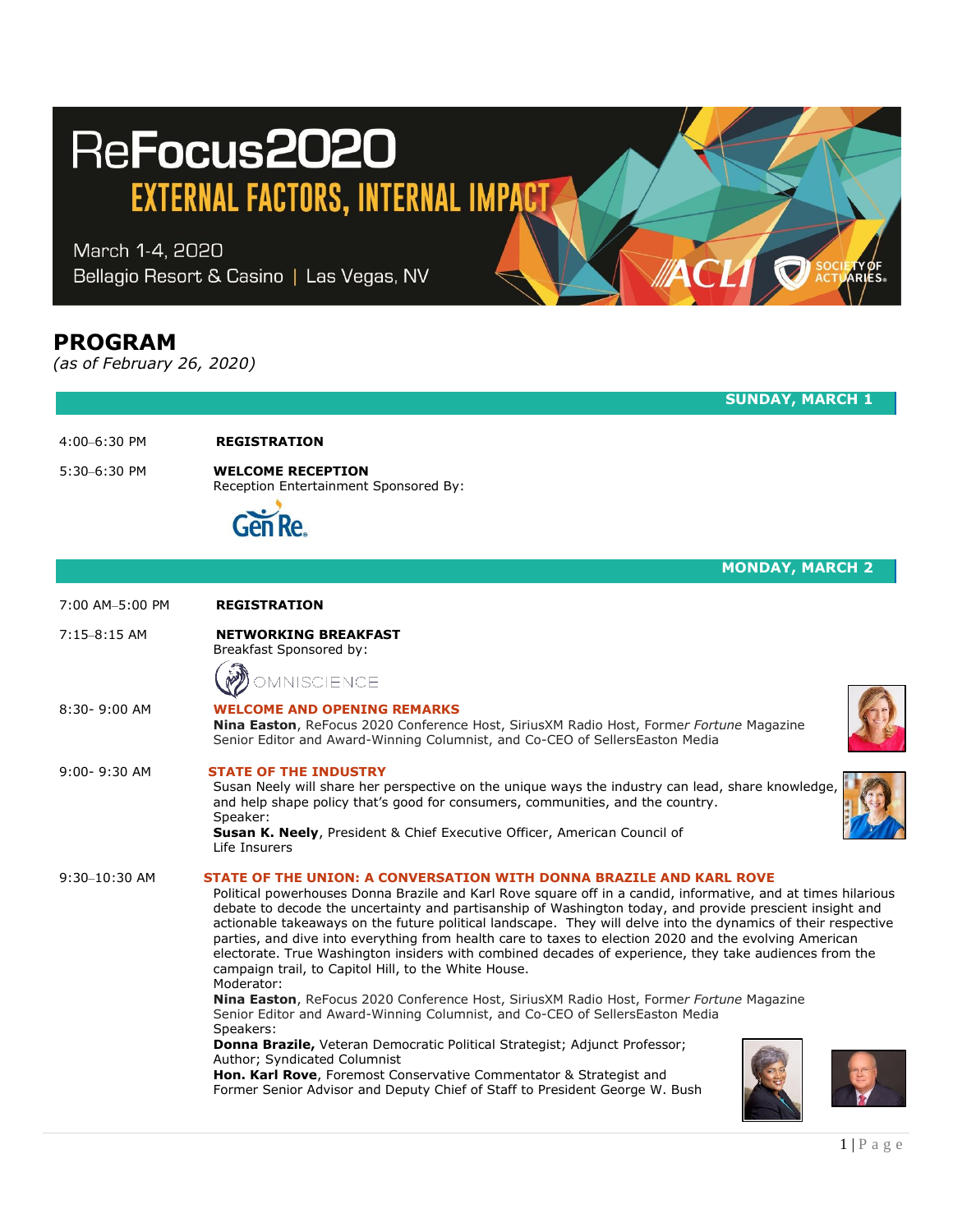**WEDNESDAY, MARCH 7 (continued)**



### 10:30–11:00 AM **REFRESHMENT BREAK**

Refreshment Break Sponsored by:



|                   | <b>PUTTOLE NE</b>                                                                                                                                                                                                                                                                                                                                                                                                                                                                                                                                                                                                                                                                                                                                                                                                                                                                                                                                                                                                                                                                                                                                                                                                                                                                                                                                                                                                                                           |
|-------------------|-------------------------------------------------------------------------------------------------------------------------------------------------------------------------------------------------------------------------------------------------------------------------------------------------------------------------------------------------------------------------------------------------------------------------------------------------------------------------------------------------------------------------------------------------------------------------------------------------------------------------------------------------------------------------------------------------------------------------------------------------------------------------------------------------------------------------------------------------------------------------------------------------------------------------------------------------------------------------------------------------------------------------------------------------------------------------------------------------------------------------------------------------------------------------------------------------------------------------------------------------------------------------------------------------------------------------------------------------------------------------------------------------------------------------------------------------------------|
| 11:00 AM-12:00 PM | <b>VARIABLE ANNUITY REINSURANCE TRANSACTIONS - A HIGH-LEVEL VIEW FROM THE BUYERS</b><br><b>AND SELLERS</b><br>Variable annuities were once the growth engine of the life insurance industry. However, new players eager to<br>get market share began to enhance benefits without proper increases in pricing. Existing companies soon<br>followed. The great financial crisis of 2008 caused many of these products to be "in the money" requiring<br>huge increases in reserves and tremendous variability in earnings from month to month.<br>Two former AIG life insurance executives inherited large blocks of variable annuity business as CEOs of<br>separate companies. Each announced block-buster variable annuity reinsurance transactions, once thought<br>unlikely, within days of each other. Ironically, another former AIG life Insurance executive lead one of the<br>solutions. Learn about these highly complex reinsurance structures, the reasons for executing them and how<br>they are performing today from both the CEOs of the insurers ceding the business and the CEO of an<br>assuming company.<br>Moderator:<br>Chip Gillis, Co-founder and former CEO of Athene Life Re<br>Speakers:<br><b>Patrick Lusk, President &amp; Chief Executive Officer, Venerable</b><br>Rod Martin, Chairman & Chief Executive Officer, Voya Financial<br>Chris Swift, Chairman & Chief Executive Officer, Hartford Financial Services Group, Inc. |
| 12:00-2:00 PM     | <b>NETWORKING LUNCH</b><br>Lunch Sponsored by:                                                                                                                                                                                                                                                                                                                                                                                                                                                                                                                                                                                                                                                                                                                                                                                                                                                                                                                                                                                                                                                                                                                                                                                                                                                                                                                                                                                                              |
|                   | KING & SPALDING                                                                                                                                                                                                                                                                                                                                                                                                                                                                                                                                                                                                                                                                                                                                                                                                                                                                                                                                                                                                                                                                                                                                                                                                                                                                                                                                                                                                                                             |
| 2:00-3:15 PM      | <b>REDEFINING THE STAKEHOLDER STORY: A CFO PERSPECTIVE</b><br>Today's insurance Chief Financial Officers face a myriad of internal and external pressures while needing to<br>maintain top and bottom line financial results. These pressures include continual low interest rate<br>environments, increasingly volatile equity markets, financial reporting regime changes and emerging and<br>accelerating risk profiles. In this session, financial executives within the insurance industry will share how<br>they are balancing these pressures to strategically redefine their organization's stakeholder stories.<br>Moderator:<br><b>Doug French, Managing Principal, Insurance &amp; Actuarial Advisory Services, Ernst &amp; Young LLP</b><br>Speakers:<br>John Hayden, Executive Vice President and Controller, Reinsurance Group of America, Incorporated<br>Steve Lash, Senior Vice President & Chief Finance Officer, Wilton Reassurance Company<br><b>Vibhu Sharma, Senior Vice President, CFO &amp; Treasurer, Thrivent Financial for Lutherans</b>                                                                                                                                                                                                                                                                                                                                                                                         |
| $3:15-3:45$ PM    | <b>REFRESHMENT BREAK</b><br>Refreshment Break Sponsored By:                                                                                                                                                                                                                                                                                                                                                                                                                                                                                                                                                                                                                                                                                                                                                                                                                                                                                                                                                                                                                                                                                                                                                                                                                                                                                                                                                                                                 |
|                   | <b>WillisTowersWatson I.I'I'I.I</b>                                                                                                                                                                                                                                                                                                                                                                                                                                                                                                                                                                                                                                                                                                                                                                                                                                                                                                                                                                                                                                                                                                                                                                                                                                                                                                                                                                                                                         |
| 3:45-5:00 PM      | <b>WillisRe I.I'I'I.I</b><br><b>EDUCATING AMERICANS ABOUT THE NEED FOR PROTECTED LIFETIME INCOME</b><br>While the past decade's bull market has helped to increase retirement savings for many Americans, the<br>majority of people are still vulnerable to running out of money in retirement. The financial media regularly<br>showcases the familiar culprits: low interest rates, longer expected life spans, and ever-increasing health care<br>costs. However, one topic that seldom receives attention is how detrimental the retirement industry's almost-<br>exclusive focus on accumulation versus retirement income (decumulation) has been. In this session, top<br>executives from leading insurers and the Executive Director of a new industry alliance focus on lifetime<br>income solutions. Hear their thoughts on the drivers that led the industry to the creation of the Alliance for<br>Lifetime Income, what research shows about Americans' lack of understanding of today's annuities, and<br>strategies to address this problem, change the narrative, and educate Americans about the importance of<br>annuities.<br>Moderator:<br>Maria Schiopu, Financial Risk Management Director, Portfolio Manager Portfolio Management Group,<br>Milliman<br>Speakers:                                                                                                                                                                     |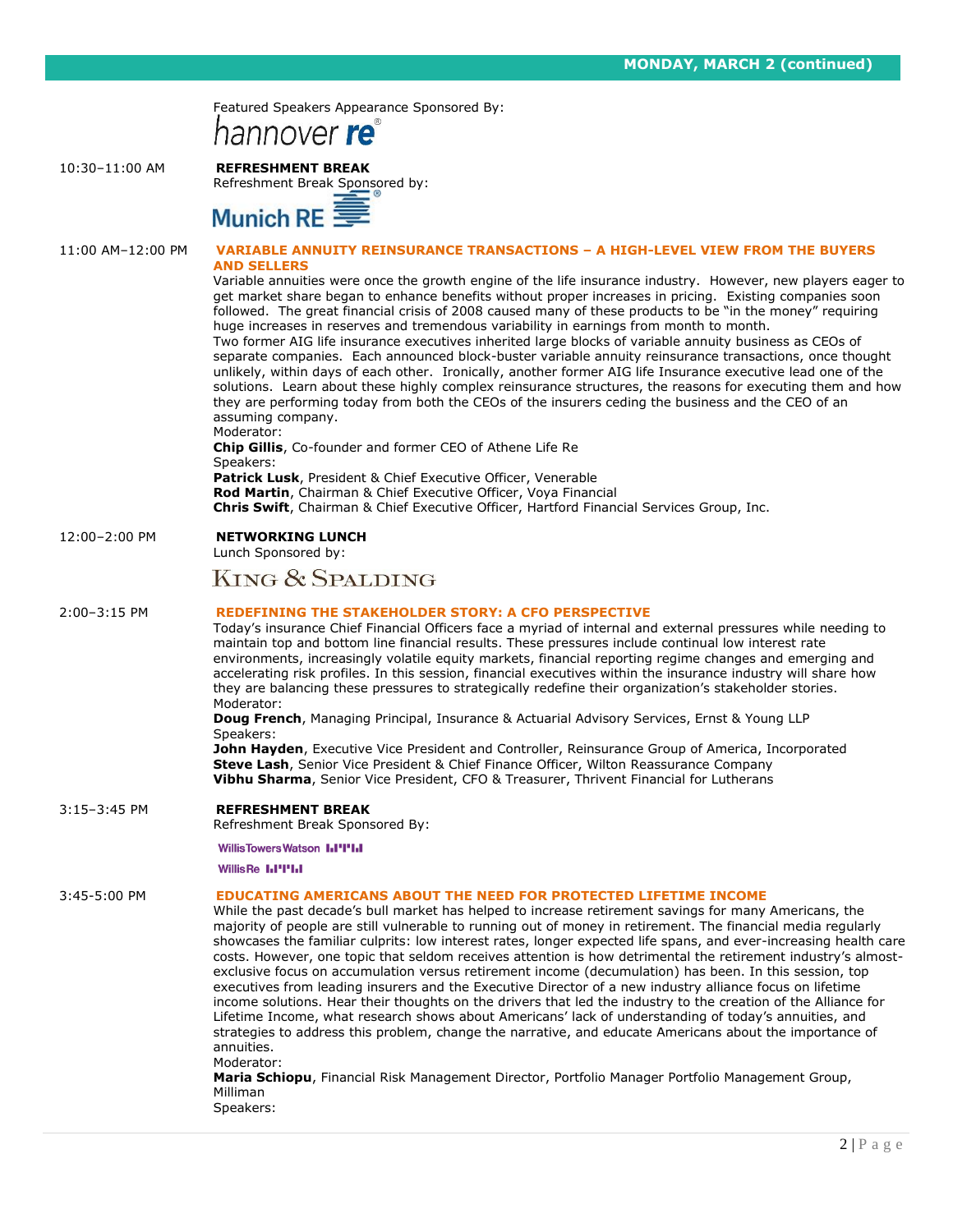**WEDNESDAY, MARCH 7 (continued)**

**Dennis Glass**, President & Chief Executive Officer, Lincoln Financial Group **Jean Statler**, Executive Director, Alliance for Lifetime Income **Walter White**, President & Chief Executive Officer, Allianz Life Insurance Company of North America

## 5:00–6:00 PM **NETWORKING RECEPTION**



Reception Sponsored by: Reception Entertainment Sponsored by:



**TUESDAY, MARCH 3**

#### 7:30 AM–5:00 PM **REGISTRATION**

#### 7:45–9:00 AM **NETWORKING BREAKFAST**

#### 9:15-9:45 AM **IT'S ALL ABOUT THE PEOPLE: CHANGE AND HUMAN CAPITAL IN THE INSURANCE INDUSTRY**

Major changes are affecting the insurance and reinsurance industries today, resulting from the



confluence of new technologies, increasing complexity and interconnectedness of global risk, changing demographics, and relentless globalization of commerce. While many have commented on how these changes might affect insurance products and technologies, implications for the human capital requirements of the industry – the people required to operate these businesses – have been less examined. This presentation will discuss these issues from the perspective of an organization devoted to the development of human capital and the creation of a professional workforce for a key segment of the insurance industry's work. Attendees will hear about how changes affecting the insurance and reinsurance industries are being felt in the nature of work, adult education, and credentialing, how those changes are likely to be experienced in the insurance and reinsurance industries, and thoughts on the most appropriate responses insurers and reinsurers can have to remain competitive and attract and retain the talent they'll need in the future. Speaker:

**Greg Heidrich**, Executive Director, Society of Actuaries

#### 9:45-10:15 AM **AN OUNCE OF PREVENTION IS WORTH A POUND OF CURE- SO WHY DO WE CONTINUE TO IGNORE THIS AXIOM?**

The World Health Organization and the insurance industry are in the business of assessing and managing risks and reducing the likelihood of their occurrences. However, both face the challenge that societies often tend to underinvest in prevention and preparedness despite mounting evidence of its costeffectiveness and return on investment. The current Covid-19 epidemic is only the latest illustration of the urgent need for epidemic preparedness. The slow-motion epidemic of increasing levels of obesity with their multiple negative health effects is another case in point. Dr Gaudenz Silberschmidt will describe the work of WHO, its recent developments and explore opportunities for a closer collaboration with the insurance industry.

Speaker: **Dr. Gaudenz Silberschmidt***,* Director, Health and Multilateral Partnerships, External Relations, World Health

#### 10:15–10:45 AM **REFRESHMENT BREAK**

Refreshment Break Sponsored by:



#### 10:45 AM- 12:00 PM **BENEFITS OF PREVENTION**

Benjamin Franklin said that an ounce of prevention is worth a pound of cure. Determining how pounds and ounces turn into dollars and cents is the question. And, persuading society to take preventive measures will be a very difficult task. This panel of insurance experts will discuss evolving preventative measures. Moderator:

**Dr. Irene Merk**, Head of Emerging Risk, SCOR Global Life **Organization** Speakers:

**Nardeep Sangha**, Global Head Life & Health Structured Solutions, Swiss Re **Dr. Gaudenz Silberschmidt***,* Director, Health and Multilateral Partnerships, External Relations, World Health **Dr. Gordon Woo**, Catastrophist, Risk Management Solutions (RMS) **Greig Woodring**, Chairman, Wamberg Genomic Advisors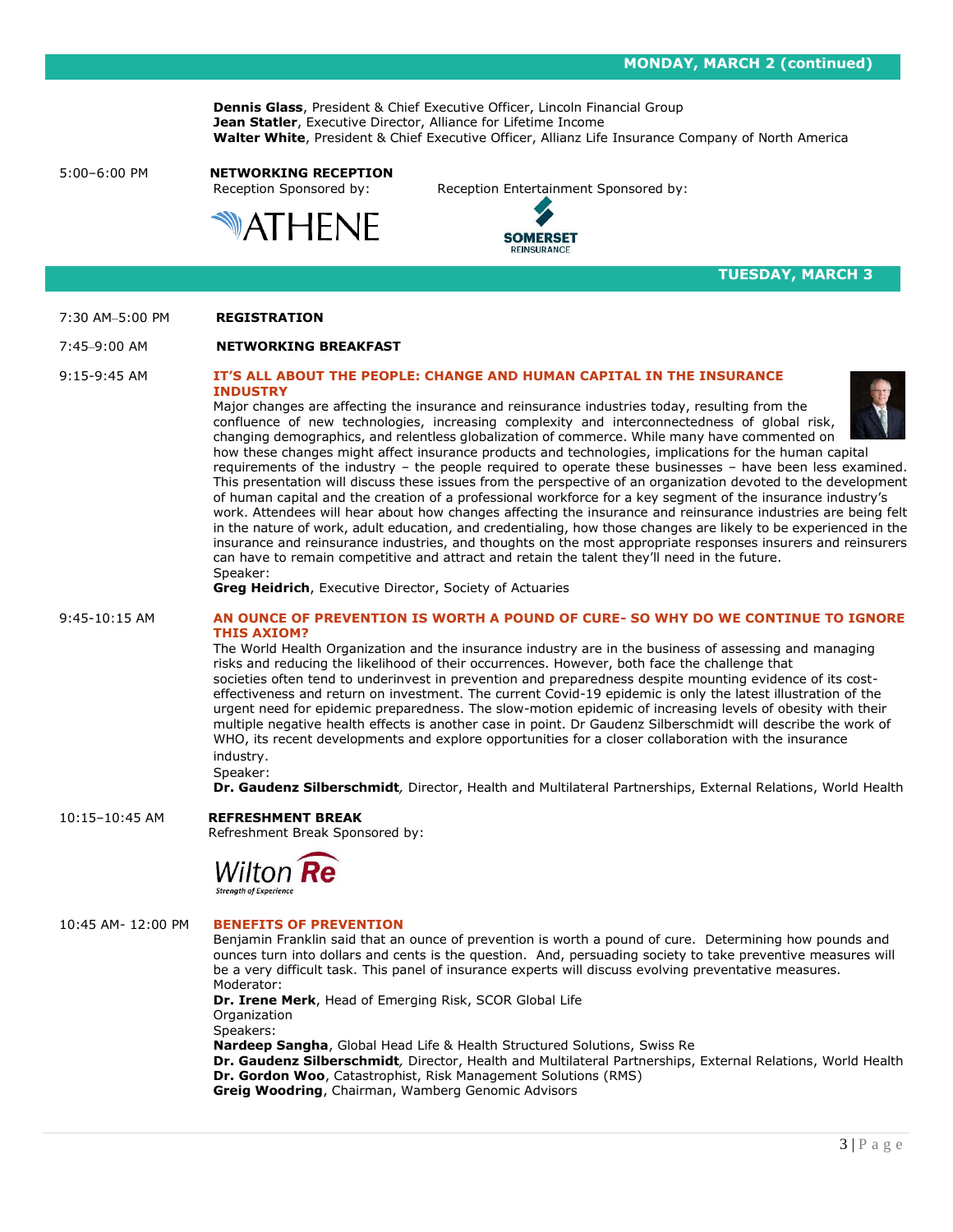| 12:00-2:00 PM    | <b>NETWORKING LUNCH</b><br>Lunch Sponsored by:                                                                                                                                                                                                                                                                                                                                                                                                                                                                                                                                                                                                                                                                                                                                                                                                                                                                                                                                                                                                                                                                                                                                                                                                                                                                                                                |
|------------------|---------------------------------------------------------------------------------------------------------------------------------------------------------------------------------------------------------------------------------------------------------------------------------------------------------------------------------------------------------------------------------------------------------------------------------------------------------------------------------------------------------------------------------------------------------------------------------------------------------------------------------------------------------------------------------------------------------------------------------------------------------------------------------------------------------------------------------------------------------------------------------------------------------------------------------------------------------------------------------------------------------------------------------------------------------------------------------------------------------------------------------------------------------------------------------------------------------------------------------------------------------------------------------------------------------------------------------------------------------------|
|                  | 777 Re Ltd.                                                                                                                                                                                                                                                                                                                                                                                                                                                                                                                                                                                                                                                                                                                                                                                                                                                                                                                                                                                                                                                                                                                                                                                                                                                                                                                                                   |
| $2:15-3:15$ PM   | COST OF INSURANCE (COI) LITIGATION- THE CURRENT LANDSCAPE<br>Over the past five years, the life insurance industry has witnessed a steady rise in litigation associated with<br>Cost of Insurance rates on universal life (UL), indexed UL, and variable UL contracts. In some cases, this<br>litigation relates to insurer increases of inforce policy COI charges. Speakers will discuss the history of COI<br>litigation, the present environment, and possible future directions. The significant roles played by actuaries in<br>such developments will be presented.<br>Moderator:<br>Amanda Todd, Partner, Sidley Austin LLP<br>Speakers:<br>Tim Pfeifer, President, Pfeifer Advisory<br>Shaunda Patterson-Strachan, Partner, Faegre Drinker Biddle & Reath LLP                                                                                                                                                                                                                                                                                                                                                                                                                                                                                                                                                                                        |
| $3:15 - 3:45$ PM | <b>REFRESHMENT BREAK</b><br>Refreshment Break Sponsored by:<br>Munich RE:                                                                                                                                                                                                                                                                                                                                                                                                                                                                                                                                                                                                                                                                                                                                                                                                                                                                                                                                                                                                                                                                                                                                                                                                                                                                                     |
| 3:45-5:00 PM     | <b>GENETICS AT THE CROSSROADS- THE INTERSECTION OF PRIVACY, BIG DATA, AND</b><br><b>UNDERWRITING</b><br>2020 is shaping up to be a pivotal year for the use of genetic information in underwriting and beyond. We<br>have assembled a true multidisciplinary panel to detail the issue from medical, actuarial, and regulatory<br>viewpoints. How quickly is the science progressing and what must companies do now to prepare? What<br>would be the actuarial and business impact should significant restrictions be put in place? What are the key<br>issues of interest to regulators and legislators? What trends are we seeing across the globe? Join us for<br>industry expert viewpoints to these questions and bring your own for what is sure to be an engaging and<br>interactive session.<br>Moderator:<br>Bruce Margolis, ACLI Risk Classification Committee Chair; Assistant Vice President & Medical Director,<br>Pacific Life Insurance Company<br>Speakers:<br>Mike Gugig, Vice President, State Government Relations & Associate General Counsel, Transamerica Life<br><b>Insurance Company</b><br>Mark Lombardo, Vice President, Global Actuarial Consulting Group, Munich Re and SOA Genetics study lead<br>author<br>Dr. Dave Rengachary, Senior Vice President, Chief Medical Director, US Mortality Markets, RGA Reinsurance<br>Company |
| 5:00-6:00 PM     | <b>NETWORKING RECEPTION</b><br>Reception Sponsored by:<br>Reception Entertainment Sponsored by:<br><b>MAYER BROWN</b>                                                                                                                                                                                                                                                                                                                                                                                                                                                                                                                                                                                                                                                                                                                                                                                                                                                                                                                                                                                                                                                                                                                                                                                                                                         |
|                  | <b>Milliman</b>                                                                                                                                                                                                                                                                                                                                                                                                                                                                                                                                                                                                                                                                                                                                                                                                                                                                                                                                                                                                                                                                                                                                                                                                                                                                                                                                               |
|                  | <b>WEDNESDAY, MARCH 4</b>                                                                                                                                                                                                                                                                                                                                                                                                                                                                                                                                                                                                                                                                                                                                                                                                                                                                                                                                                                                                                                                                                                                                                                                                                                                                                                                                     |
| 7:45-10:00 AM    | <b>REGISTRATION</b>                                                                                                                                                                                                                                                                                                                                                                                                                                                                                                                                                                                                                                                                                                                                                                                                                                                                                                                                                                                                                                                                                                                                                                                                                                                                                                                                           |
| 7:45-8:45 AM     | <b>NETWORKING BREAKFAST</b><br>Breakfast Sponsored by:                                                                                                                                                                                                                                                                                                                                                                                                                                                                                                                                                                                                                                                                                                                                                                                                                                                                                                                                                                                                                                                                                                                                                                                                                                                                                                        |
| 8:45-10:00 AM    | <b>REINSURANCE MOCK ARBITRATION</b>                                                                                                                                                                                                                                                                                                                                                                                                                                                                                                                                                                                                                                                                                                                                                                                                                                                                                                                                                                                                                                                                                                                                                                                                                                                                                                                           |

ReFocus 2020 is proud to present Mock Arbitration 1.0 where YOU get to decide how the arbitration goes! In this high energy, fully participatory session, the audience will be in the middle of a reinsurance arbitration proceeding. Participants will be asked to make real-time rulings on how the arbitration proceeds. Your